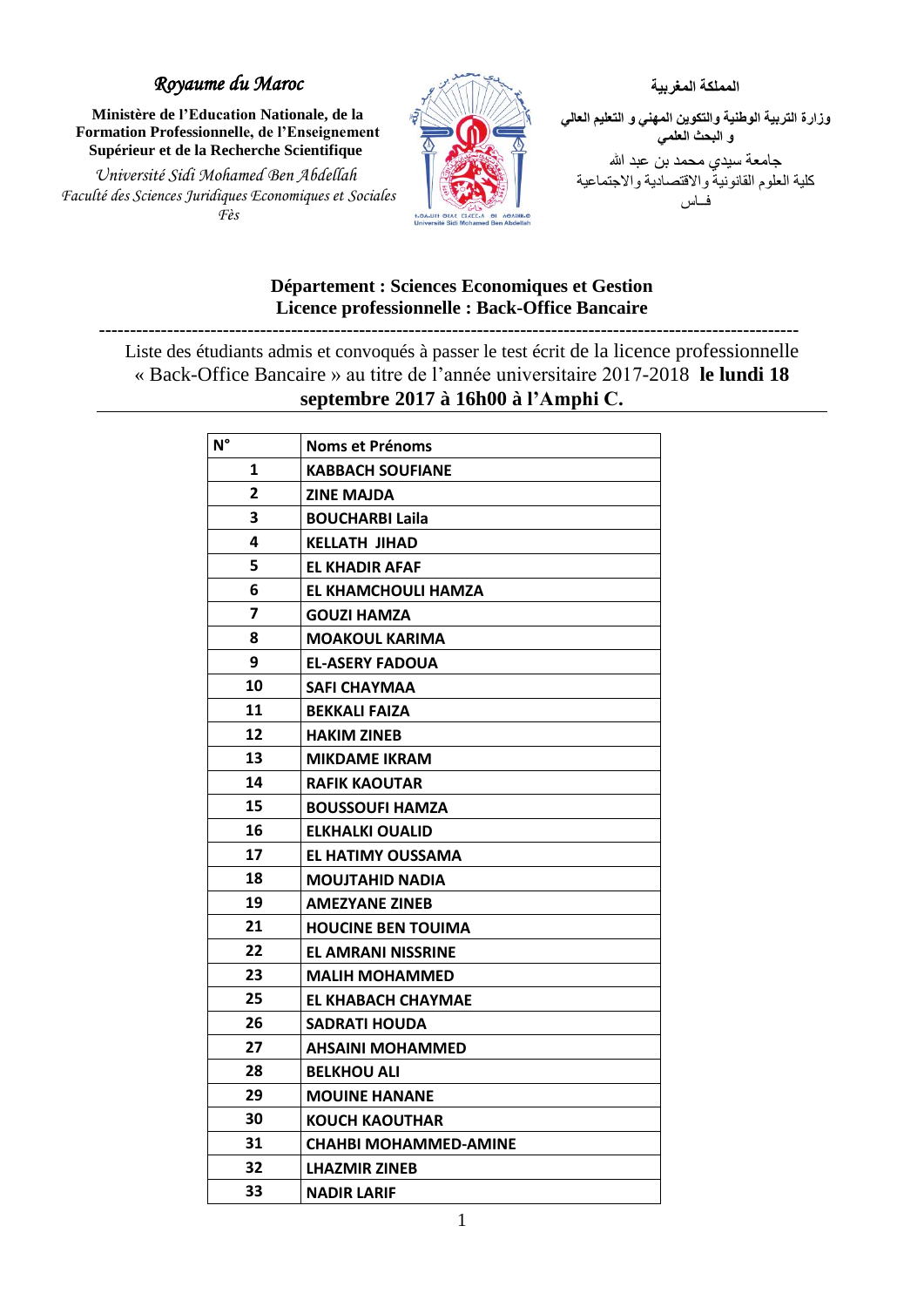| 34 | <b>BENSKRI AMINE</b>          |
|----|-------------------------------|
| 36 | <b>BOUHMALA HAJAR</b>         |
| 37 | EL-IDRISSI EL-BOUJAIDI FATIMA |
| 39 | NGHIMA GUENNOUN ABDELMAJID    |
| 41 | <b>SELLAK REDA</b>            |
| 42 | <b>BOUCHAABANE NASIRA</b>     |
| 43 | <b>LAHRICH FATIMA ZAHRAE</b>  |
| 44 | <b>AZROUF ZHOUR</b>           |
| 45 | <b>HISOUBI MERIEM</b>         |
| 46 | EL AYADI OUMAIMA              |
| 47 | <b>SADIK KENZA</b>            |
| 48 | <b>BOUJRAF FATIMA-EZZAHRA</b> |
| 49 | <b>MEZIANE GHITA</b>          |
| 50 | <b>OUTALEB HALIMA</b>         |
| 51 | <b>ETTAZY DOUNIA</b>          |
| 52 | <b>REKHOUMI BERRADA ALAE</b>  |
| 53 | <b>BOUSIANE NISRINE</b>       |
| 54 | <b>IDOUHLI ISMAIL</b>         |
| 55 | <b>MOUSSAOUI HIND</b>         |
| 56 | <b>TAOUIL ZINEB</b>           |
| 57 | <b>BENJEDDA SABAH</b>         |
| 58 | <b>SALHI CHAIMAE</b>          |
| 59 | <b>MALIH SOUHA</b>            |
| 60 | <b>MOUAAJIG NOUHA</b>         |
| 61 | <b>OUTAHAR ILYASS</b>         |
| 62 | <b>IDRISSI OUDGHIRI SAMIA</b> |
| 63 | <b>MANSOURI HOUDA</b>         |
| 64 | <b>ZOUITEN JIHANE</b>         |
| 65 | ARHERBI GHITA                 |
| 66 | EL MARDA LOUBNA               |
| 67 | <b>EL MARDA WAFAE</b>         |
| 68 | <b>SAOUDI KHAOULA</b>         |
| 69 | <b>MOULEHIAWI KARIM</b>       |
| 71 | <b>LABRIGUI JAOUAD</b>        |
| 72 | <b>LOUIYEN KHADIJA</b>        |
| 73 | <b>TAG SABBER</b>             |
| 74 | EL FILLALIMOUATAMID HAITAM    |
| 75 | <b>KARIM NOUHAILA</b>         |
| 77 | DAOUDI AHMED KARIM            |
| 78 | EL-ARABI HATIM                |
| 79 | <b>AMRAR AYOUB</b>            |
| 80 | <b>MEFTAH HAJAR</b>           |
| 81 | ELHADI HAMDA BENCHAKROUN      |
| 82 | <b>MESSAOUDI DEIDA</b>        |
| 83 | <b>TAZI ZINEB</b>             |
| 84 | <b>BOUHAZZA OUMAIMA</b>       |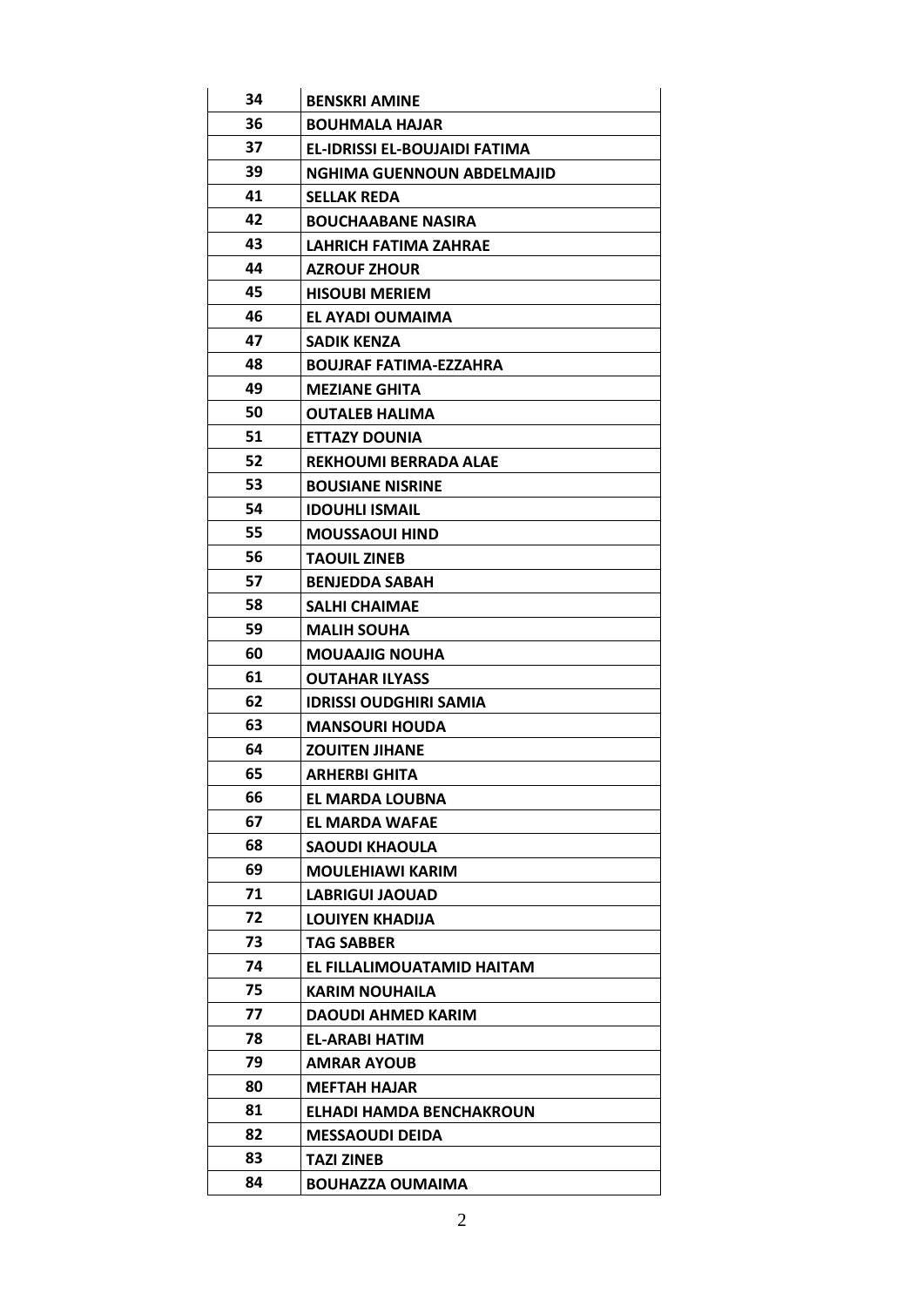| 85  | <b>ZABARI IDRISS</b>            |
|-----|---------------------------------|
| 86  | EL ACHOBE ZAKARIAE              |
| 87  | <b>BELGHITI AYA</b>             |
| 88  | <b>BELHADJ MAJDOULIN</b>        |
| 89  | M'HAMMEDI ALAOUI MOSTAFA        |
| 90  | <b>KARKOUR SOUMIA</b>           |
| 91  | <b>EL-KHELOUNA OUIAME</b>       |
| 92  | FILALI AZELARAB                 |
| 93  | <b>RAKASS FATIMAZAHRAE</b>      |
| 94  | EL AZAMI ADLI MERYEM            |
| 95  | <b>NAIM OUMAIMA</b>             |
| 96  | <b>BOUZYANI YOUSSEF</b>         |
| 97  | <b>ELGUENOUNI CHAYMAE</b>       |
| 98  | LAGHLITA FATIMA EZZAHRA         |
| 99  | <b>KERROUCHA SAFAE</b>          |
| 100 | <b>BOUJJOU SOUAD</b>            |
| 101 | <b>SOLTANI AMINA</b>            |
| 103 | <b>JAHHOU ABDENACER</b>         |
| 104 | <b>HAOUDI MOURAD</b>            |
| 105 | EL MIRI MOHAMMED                |
| 106 | <b>GUENNACH ANASS</b>           |
| 107 | <b>CHRAIBI CHAYMAE</b>          |
| 108 | ELBAZI HIND                     |
| 109 | <b>ELHAJJAMI MOUHCINE</b>       |
| 110 | <b>ELHAJJAMIHASSANE</b>         |
| 111 | <b>LOUDGHIRI ACHRAF</b>         |
| 112 | <b>HAIMOURA FAISSAL</b>         |
| 113 | <b>MAKNASSI ANAS</b>            |
| 114 | <b>ISSMALI ALAOUI CHAIMAE</b>   |
| 115 | <b>BOUTAKOUB SARA</b>           |
| 116 | <b>ELWATOUATI HIND</b>          |
| 117 | <b>ABID HANAN</b>               |
| 118 | <b>BOUCHOUIHA HAMZA</b>         |
| 119 | <b>AMZIL NOUHAILA</b>           |
| 120 | <b>ZGANI BRITEL YOUSSEF</b>     |
| 121 | <b>TAFZOUTI ASMAE</b>           |
| 122 | ELARFAOUI MALIKA                |
| 123 | <b>LAMRANI CHRIF</b>            |
| 124 | ELOIZANI CHAHDI SOKAYNA         |
| 125 | <b>BOUSALEH OUSSAMA</b>         |
| 126 | EL RHAYATI FATIMA-ZAHRAE        |
| 127 | <b>AZROUF DOUNIA</b>            |
| 128 | ELOUALI FAHD                    |
| 129 | <b>MOUSSA FARES FATIMZAHRAE</b> |
| 130 | <b>TAZI AHNINI ANAS</b>         |
| 131 | <b>OUAZAYA AMINE</b>            |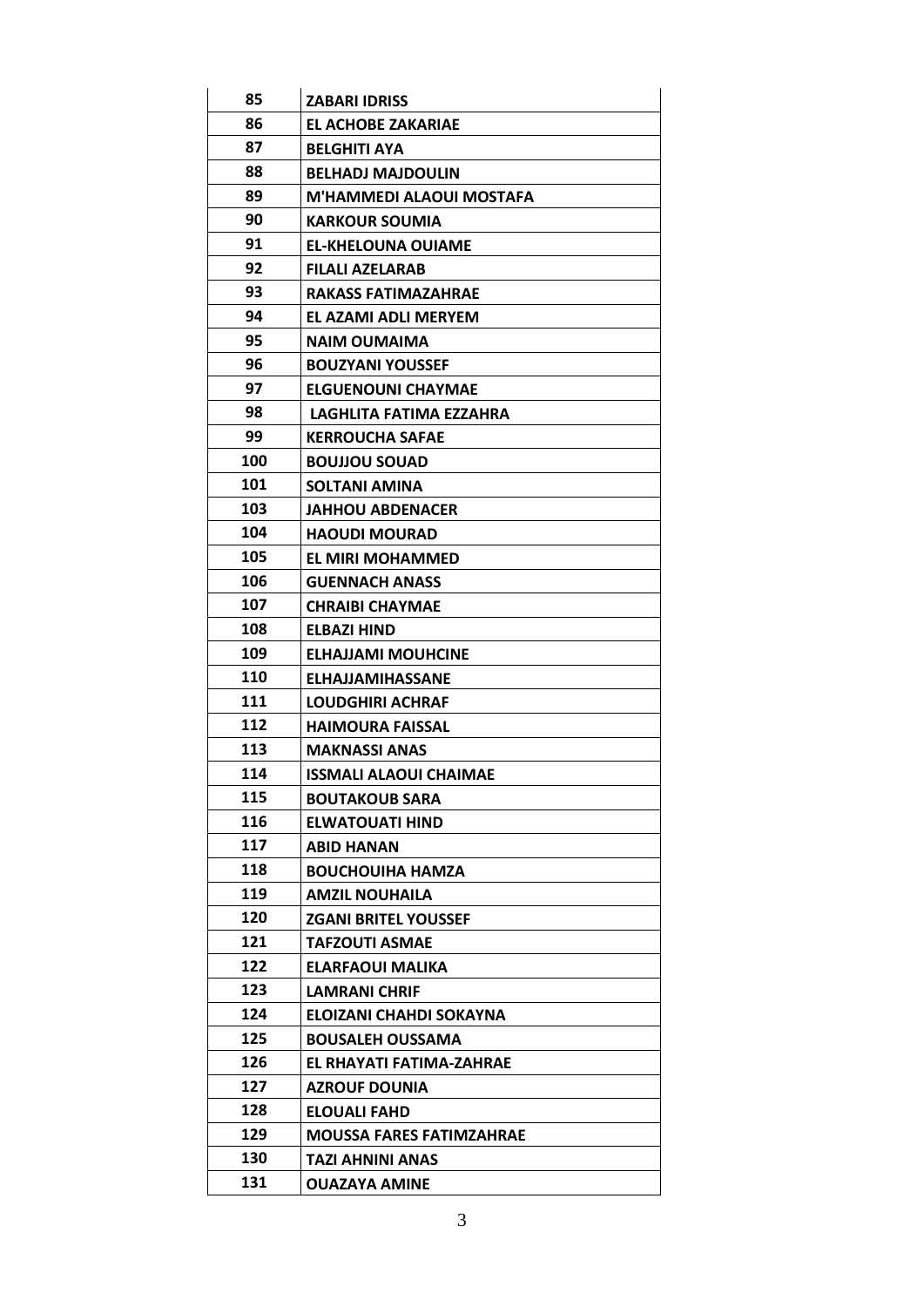| 132 | <b>DEHHANE HABIBA</b>              |
|-----|------------------------------------|
| 133 | <b>TELMEM IMANE</b>                |
| 134 | <b>KACHKOUCH CHAIMAE</b>           |
| 135 | ELHARTI HAFSA                      |
| 136 | <b>FAQIH YOUNESS</b>               |
| 137 | SABER IBTISSAM                     |
| 138 | EJJARY ABDELHAFID                  |
| 139 | ALLIOUI FATIMAZAHRAE               |
| 140 | ATTADRAOUI ABDELTIF                |
| 141 | <b>JOUADRI KAOUTAR</b>             |
| 142 | <b>ELHASSOUNI IMAD</b>             |
| 143 | LAMRANI OUMAIMA                    |
| 144 | <b>BENDAHMANE HANAE</b>            |
| 145 | <b>NAJDI RAJAE</b>                 |
| 146 | ELFADILI HIBA                      |
| 147 | <b>HMAMI MEHDI</b>                 |
| 148 | <b>BOURKKADI FATIMA EZ-ZAHRA</b>   |
| 149 | NAMIR NADIA                        |
| 150 | ELJOUHARI MOHAMMED                 |
| 151 | <b>RACHDI SOUMIA</b>               |
| 152 | <b>ALLALA IBTISSAME</b>            |
| 153 | <b>HATTACH IMANE</b>               |
| 154 | <b>ELMOUDAD ASMAE</b>              |
| 155 | <b>BANANA SOUHAYLA</b>             |
| 156 | ZKIK AMINE                         |
| 157 | <b>EL-KHALFI FATIM ZAHRA</b>       |
| 158 | <b>BOUMEHDI SOUKAINA</b>           |
| 159 | <b>OUECHEN MOHAMED</b>             |
| 160 | <b>BERCHANE ALI</b>                |
| 161 | <b>MOUFID FATIMA ZAHRA</b>         |
| 162 | <b>KANDOUSS IMAN</b>               |
| 163 | <b>BASSILE FATIMAZAHRA</b>         |
| 164 | <b>ARABI NAJOUA</b>                |
| 165 | <b>NECHAJ KAOUTAR</b>              |
| 166 | SATAI FATIMA ZAHRA                 |
| 167 | <b>TBATOU KHAOULA</b>              |
| 168 | <b>MAMDOUH BTISSAM</b>             |
| 169 | <b>IBIATE YOUSSEF</b>              |
| 170 | <b>MCHICH MOHAMMED</b>             |
| 171 | <b>CHAMRI MERYEM</b>               |
| 172 | <b>KANDIL REDA</b>                 |
| 173 | <b>HAMIDOU DJINGAREY MAHAMADOU</b> |
| 174 | YAHYAOUI TARIK                     |
| 175 | <b>ALAMI LAMYAE</b>                |
| 176 | KHALDI LAMYAE                      |
| 177 | <b>LARABI MERYEM</b>               |
|     |                                    |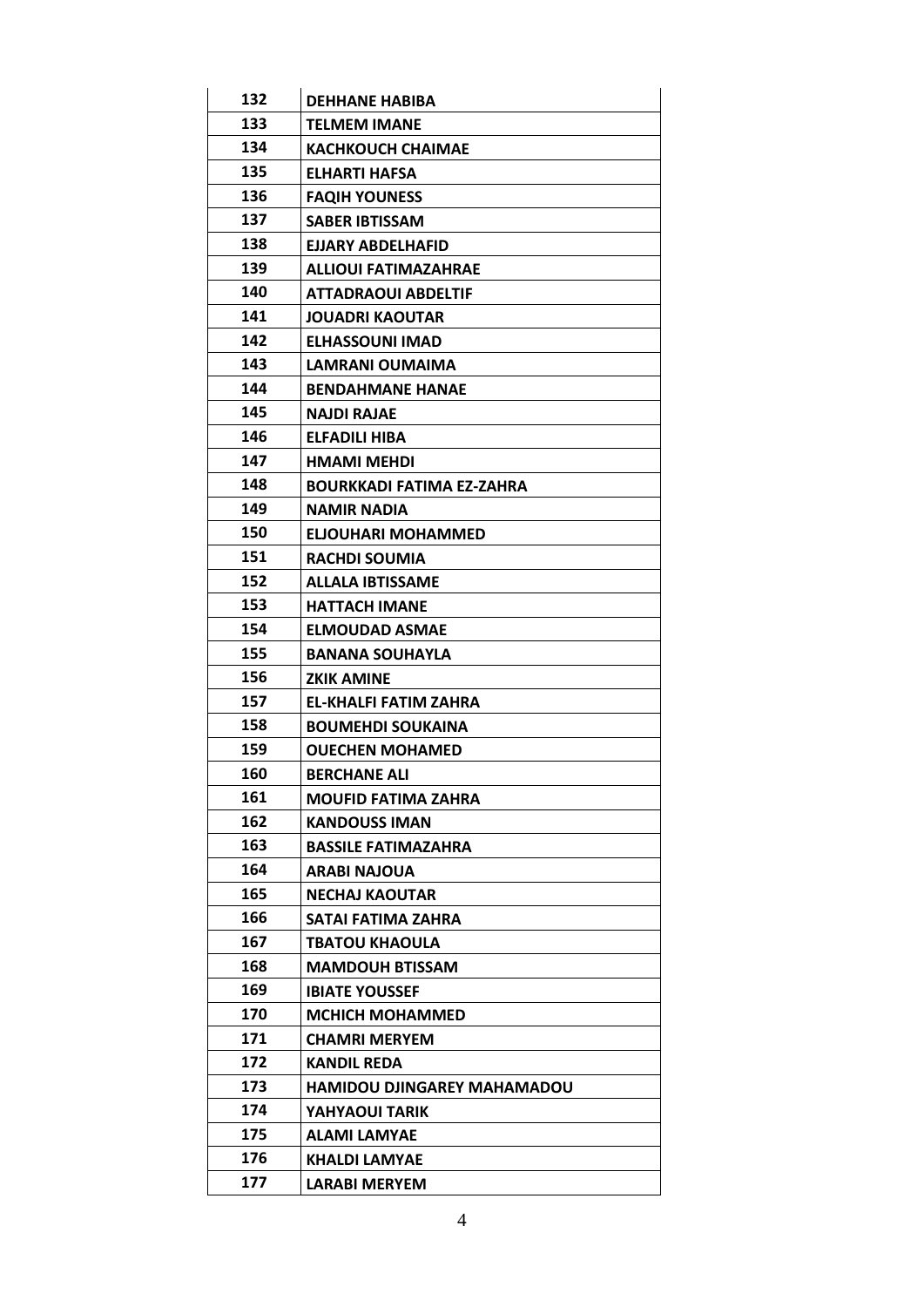| 178 | <b>ELKHARROUF FOUAD</b>        |
|-----|--------------------------------|
| 179 | SALAH BENNANI YPOUSSRA         |
| 180 | JARDMITI ISMAIL                |
| 181 | YOUBI ABDELKARIM               |
| 182 | <b>EL MACHKOUR ALAE</b>        |
| 183 | <b>NAMOUSSE BOUCHTA</b>        |
| 184 | EL HAMRANI ANAS                |
| 185 | <b>ABLA ZINEB</b>              |
| 186 | <b>HALLAOUI ELMEHDI</b>        |
| 187 | <b>OUALADI SANAA</b>           |
| 188 | <b>BOUGHANOU SARA</b>          |
| 189 | <b>RACHAL HAJAR</b>            |
| 190 | ELHEGGAR IKRAM                 |
| 191 | <b>FARESS AZIZ</b>             |
| 192 | <b>BRITEL ASMAE</b>            |
| 193 | <b>CHOUIEKH YASSINE</b>        |
| 194 | <b>BENANI GHITA</b>            |
| 195 | EL ABAD IMANE                  |
| 196 | <b>SALMI SOUKAINA</b>          |
| 197 | <b>KASSIMI ALAOUI MOHAMMED</b> |
| 198 | ELOTHMANI MARYAM               |
| 199 | EL FILALI ELBOUASAMI KHAOULA   |
| 200 | <b>ZOUEALERH SOUFIANE</b>      |
| 201 | <b>CHRIBI KHADIJA</b>          |
| 202 | TAZI OUMAIMA                   |
| 203 | <b>NOURYN MOHAMMED</b>         |
| 204 | <b>DAOUDI CHAIMAE</b>          |
|     |                                |
| 205 | <b>IBIATE YOUSSEF</b>          |
| 206 | <b>ABDELLAOUI FAICAL</b>       |
| 207 | <b>NGA AYOUB</b>               |
| 208 | <b>ZIANE ABDELILAH</b>         |
| 210 | <b>BOUCHAMA IMANE</b>          |
| 211 | <b>KHLIL GHIZLANE</b>          |
| 212 | <b>EL-RHAFFARI IMANE</b>       |
| 213 | <b>DARIF MOUNIA</b>            |
| 214 | <b>BENYAHYA ADIL</b>           |
| 215 | <b>EL IDRISSI LOUBNA</b>       |
| 216 | <b>CHAHID MOHAMMED</b>         |
| 217 | ELBIDI DAID                    |
| 218 | <b>HADI KHADIJA</b>            |
| 219 | <b>KICHEURA MERYEM</b>         |
| 220 | <b>CHOUJAE CHAYMAE</b>         |
| 221 | <b>EL KARMA AMINE</b>          |
| 222 | <b>KHOULANE HOUDA</b>          |
| 224 | EL KHARMOUCH MEHDI             |